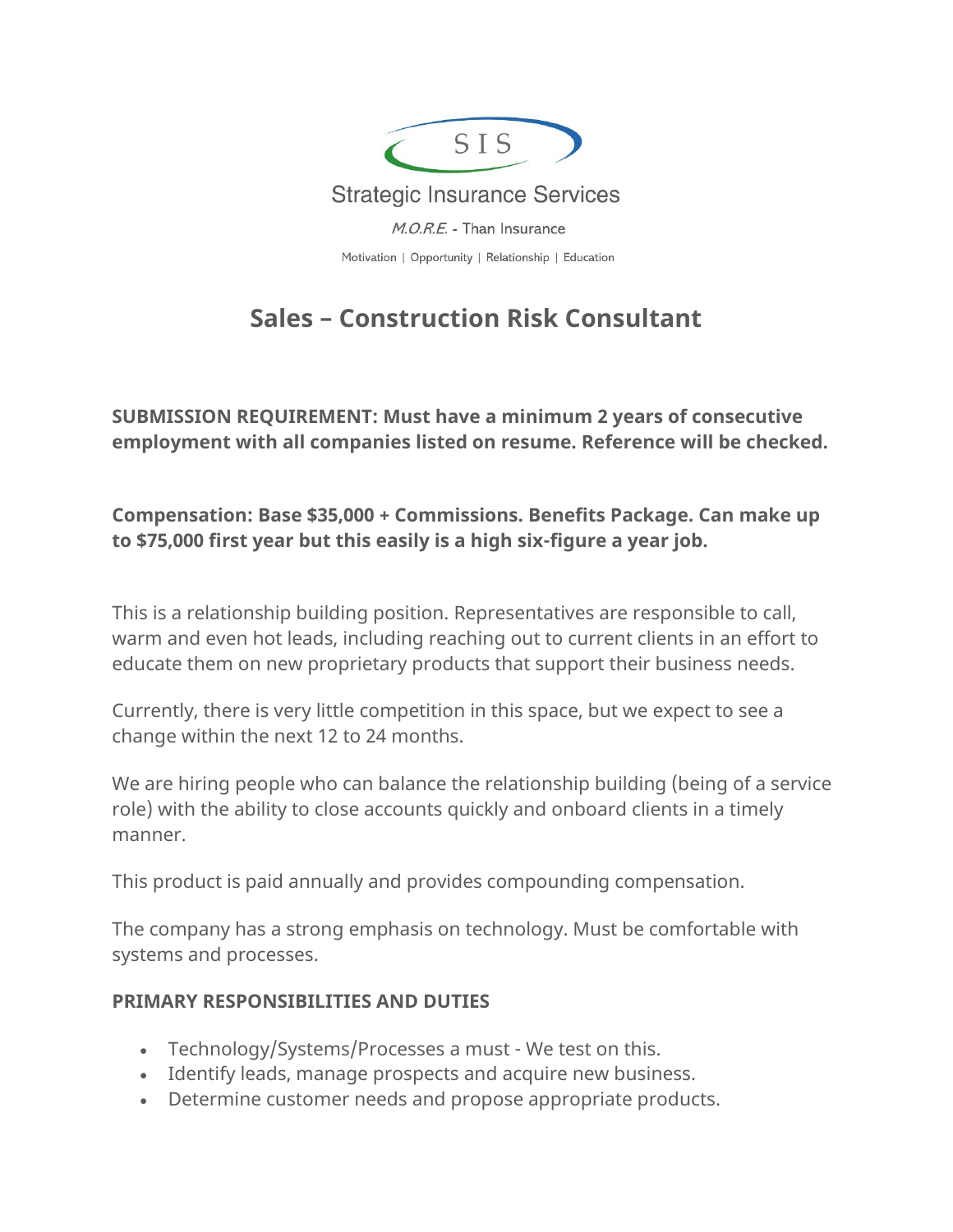- Meet or exceed the new business sales goals.
- Complete scheduled and cold call prospecting activities to establish first and follow up appointments with customer decision makers.
- Prepare and deliver sales proposals/presentations and follow up with key decision makers.
- Utilize the company's management system daily, scheduling and documenting activities, and developing prospective customer profiles.
- Develop and maintain an awareness of market behavior and competitive trends and respond accordingly.
- Regularly meet with Sales Supervisor to review weekly sales activities, progress on goals, and status of prospective customers.
- Involvement in various networking groups, associations, and professional organizations.
- Asks for referrals to help generate new
- Can independently come up with creative marketing concepts, ideas for client events or educational programs to increase client retention and awareness of company.
- Confident with public speaking and willing to host webinars on various topics that affect our clients' businesses.

## **REQUIREMENTS/SKILLS**

- Must present and communicate in a professional manner.
- Required to maintain a "To Do" list- We will train on our process for that.
- Must be willing to Network evenings and weekends.
- Excellent verbal and written communication skills.
- Must be organized with good time management skills.
- Possess proven analytical/problem solving solutions for the customer and the company.
- Comfortable speaking to prospects, current clients, vendors, and anybody else on the phone.
- Experience in developing and executing territory sales strategies.
- Possess strong presentation, negotiation, and closing skills.
- Must be self-motivated and able to work independently to meet or exceed goals.
- Construction, Warranty, Insurance, industry experience, a plus but not necessary.